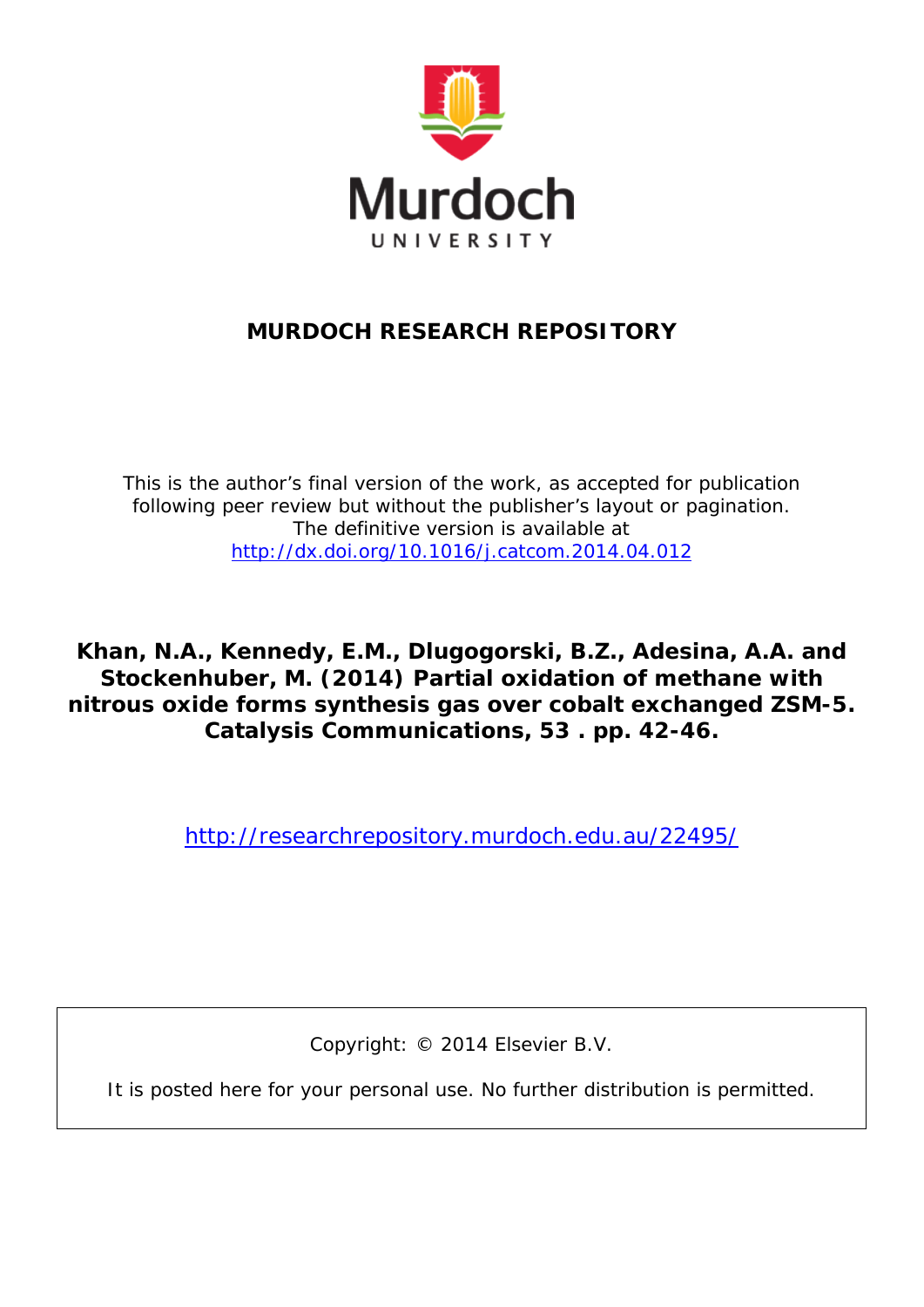### -- -

Partial oxidation of methane with nitrous oxide forms synthesis gas over cobalt exchanged ZSM-5

Naseer A. Khan, Eric M. Kennedy, Bogdan Z. Dlugogorski, Adesoji A. Adesina, Michael Stockenhuber

| PII:       | S1566-7367(14)00158-7             |
|------------|-----------------------------------|
| DOI:       | doi: 10.1016/j.catcom.2014.04.012 |
| Reference: | CATCOM 3880                       |

To appear in: *Catalysis Communications*

Received date: 13 January 2014 Revised date: 16 March 2014 Accepted date: 11 April 2014



Please cite this article as: Naseer A. Khan, Eric M. Kennedy, Bogdan Z. Dlugogorski, Adesoji A. Adesina, Michael Stockenhuber, Partial oxidation of methane with nitrous oxide forms synthesis gas over cobalt exchanged ZSM-5, *Catalysis Communications* (2014), doi: [10.1016/j.catcom.2014.04.012](http://dx.doi.org/10.1016/j.catcom.2014.04.012)

This is a PDF file of an unedited manuscript that has been accepted for publication. As a service to our customers we are providing this early version of the manuscript. The manuscript will undergo copyediting, typesetting, and review of the resulting proof before it is published in its final form. Please note that during the production process errors may be discovered which could affect the content, and all legal disclaimers that apply to the journal pertain.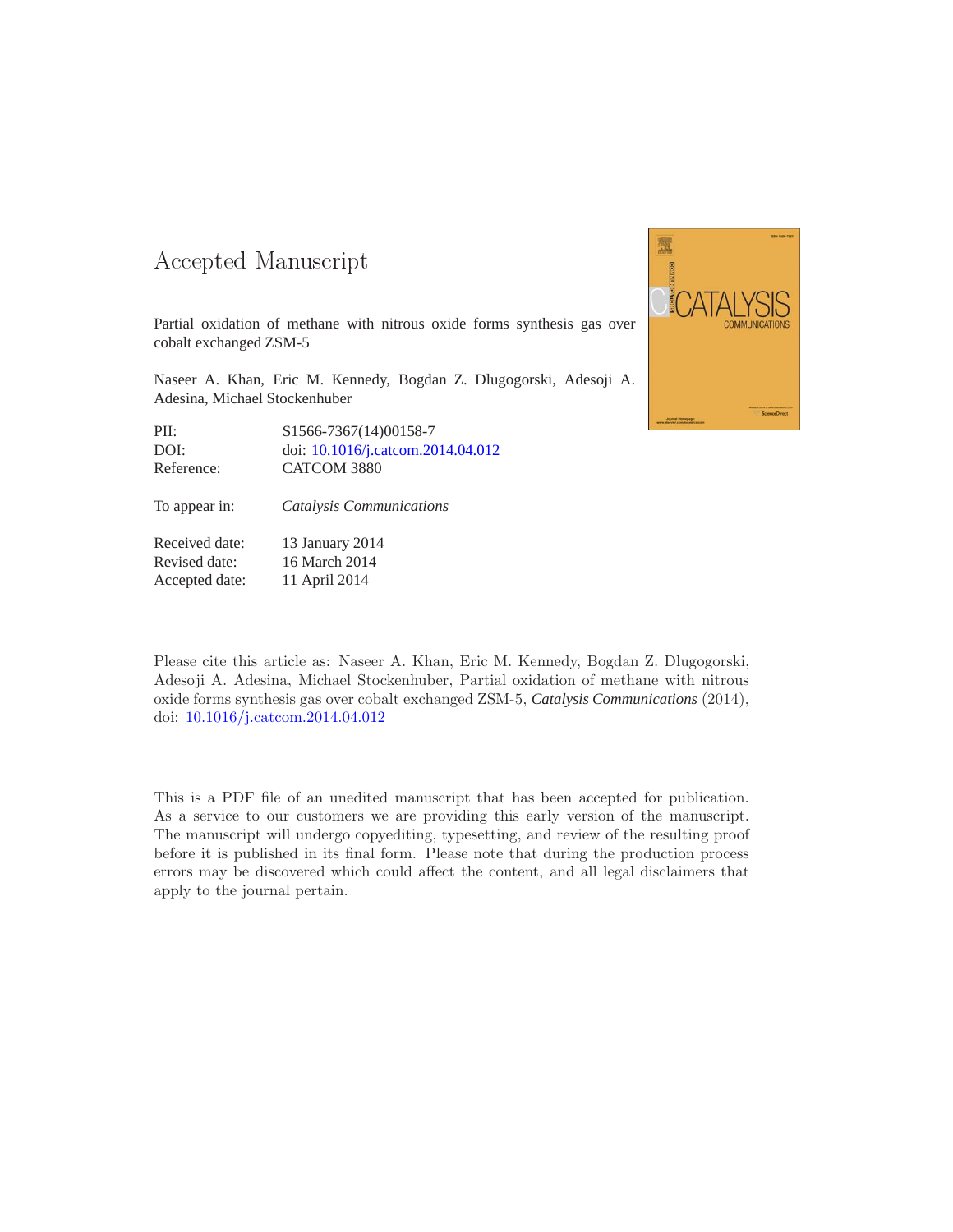### **Partial oxidation of methane with nitrous oxide forms synthesis gas over**

### **cobalt exchanged ZSM-5.**

Naseer A. Khan<sup>a</sup>, Eric M. Kennedy<sup>a</sup>, Bogdan Z. Dlugogorski<sup>b</sup>, Adesoji A. Adesina<sup>c</sup> and

Michael Stockenhuber<sup>a,\*</sup>

. Khan<sup>a</sup>, Eric M. Kennedy<sup>a</sup>, Bogdan Z. Dlugogorski<sup>b</sup>, Adesoji A.<br>
Michael Stockenhuber<sup>4.</sup>\*<br>
earch Centre for Energy (PRCfE), School of Engineering, The University<br>
SW 2308, Australia<br>
string and IT, Murdoch University, *<sup>a</sup> Priority Research Centre for Energy (PRCfE), School of Engineering, The University of Newcastle,* 

*Callaghan, NSW 2308, Australia*

*b School of Engineering and IT, Murdoch University, WA 6150,Australia.*

*<sup>c</sup> ATODATECH LLC, Brentwood, CA 94513, USA.* 

\**Corresponding author Tel: (+61) 24921 6195; Fax: (+61) 2 4921 6920; Email address:* 

*Michael.Stockenhuber@newcastle.edu.au*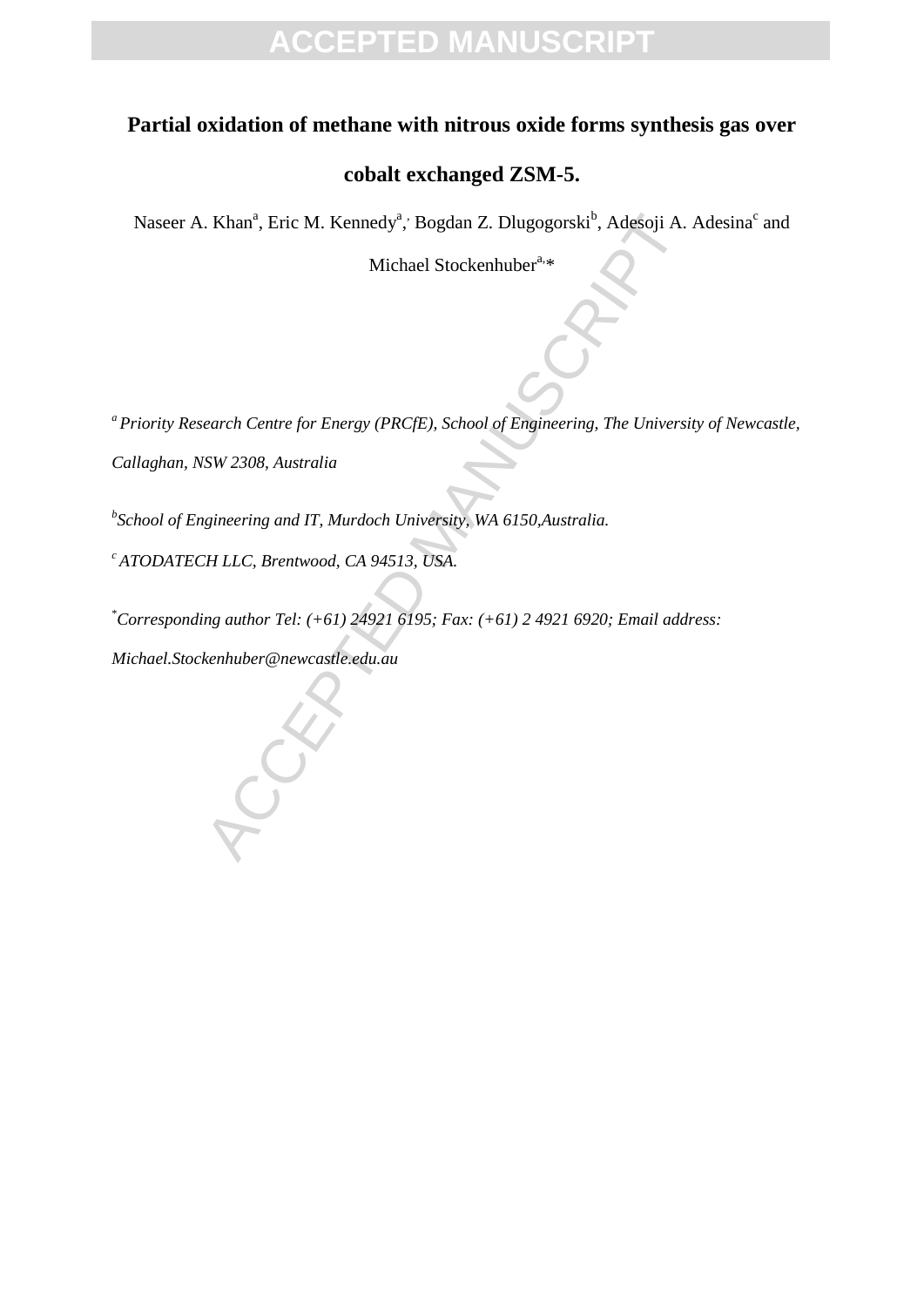#### **Abstract**

Synthesis gas  $(CO + H_2)$  is a versatile and significant resource. In this communication we show that cobalt loaded on  $ZSM-5$  (Co-ZSM-5) catalyses the formation of synthesis gas from  $CH<sub>4</sub>$  under partial oxidation conditions using  $N_2O$  as oxidant. With  $O_2$  as oxidant over the same Co-ZSM-5 catalyst, cobalt on alumina and Fe-ZSM-5, only  $CO_x$  and  $H_2O$  are formed. Isolated  $Co^{2+}$  sites in the ZSM-5 support are proposed as the active sites for  $H_2$  (synthesis gas) formation.

#### **1. Introduction**

Industrial activities have increased  $N_2O$  (greenhouse gas) emissions significantly [1-4]. N<sub>2</sub>O gas has negative impact on the stratospheric ozone layer and has been identified in the Kyoto protocol as a target molecule for greenhouse gas (GHG) emission reduction [5, 6]. Projects for  $N_2O$  mitigation can effectively reduce emissions from stationary sources (nitric and adipic acid plants) [7].

ditions using N<sub>2</sub>O as oxidant. With O<sub>2</sub> as oxidant over the same Commina and Fe-ZSM-5, only CO<sub>3</sub> and H<sub>2</sub>O are formed. Isolated Co<sup>2+</sup> sipposed as the active sites for H<sub>2</sub> (synthesis gas) formation.<br> **Accelentify** as Panov and coworkers used  $N_2O$  as an oxidant for selective oxidations of various hydrocarbons [8]. Earlier, Wood et al studied  $CH_4$  oxidation with N<sub>2</sub>O over Fe/Al-MFI forming surface methoxy groups, which eventually decomposed into  $H_2$  and CO at elevated temperature [9]. The concentration of N<sub>2</sub>O in exhaust stream of adipic acid plants is quite high (20 – 60 %) [10]. The use of waste N<sub>2</sub>O stream for partial oxidation of CH<sub>4</sub> to synthesis gas is proficient solution for clean environment and energy generation.

The catalytic partial oxidation of CH<sub>4</sub> was first reported in 1929 [11], with continuing interest from industry and academia in its development and commercial deployment [12]. Ideally, the catalytic partial oxidation of CH<sub>4</sub> is described by reaction; CH<sub>4</sub> +  $\frac{1}{2}O_2 \rightarrow CO + 2H_2$ . However, the reaction mechanism is very complex and has been studied extensively using various transition and noble metal catalysts with different supports [13]. Thermodynamically, the higher selectivity of synthesis gas (produced from CH<sub>4</sub> partial oxidation) is favoured at higher temperatures ( $>1000$  °C) [14]. The production of synthesis gas at relatively moderate temperatures was recently reported where the researchers used multiple catalysts with different metal promoters and cobalt loadings [13, 15].

In this paper, the catalytic partial oxidation of  $CH_4$  to synthesis gas was investigated using N<sub>2</sub>O as oxidant. The dissociation of  $N_2O$  during catalytic reaction is a complex process and is expected to influence the partial oxidation mechanism of  $CH_4$  [16, 17]. We identified catalyst preparation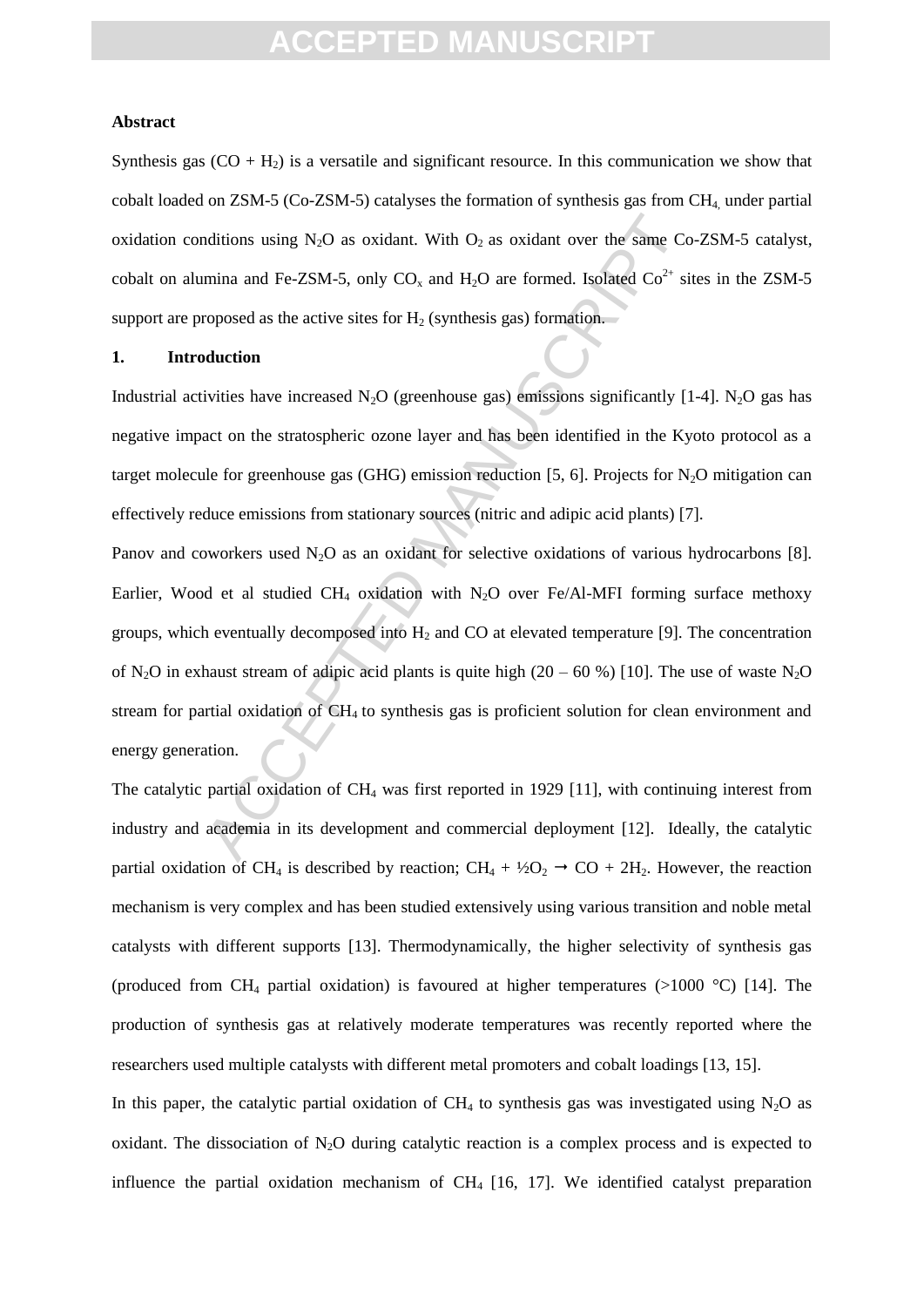procedures and speculate on active sites in the catalyst that facilitate the conversion of  $CH<sub>4</sub>$  to synthesis gas by partial oxidation with  $N_2O$  over  $Co-ZSM-5$  catalysts.

#### **2. Experimental**

#### **2.1 Catalyst preparation**

Cobalt (II) nitrate hexahydrate (Co (NO<sub>3</sub>)<sub>2</sub>⋅6H<sub>2</sub>O, Sigma Aldrich) was used for cobalt loading of a  $NH<sub>4</sub>-ZSM-5$  (Si/Al = 15, Zeolyst). Three different methods were used for cobalt loading.

a) Using a wet ion exchange method [18], 2.47 g of cobalt salt was dissolved in 82 ml of demineralised water and was stirred for an hour at 50 °C. NH4-ZSM-5 (9.5g) was introduced into cobalt nitrate solution and left stirring for 24 hours. The solution was then filtered and the solid catalyst collected. A freshly prepared cobalt solution of the same concentration was again mixed with dried Co-ZSM-5 catalyst (repeated 3 times). The prepared catalysts will be now defined as Co-ZSM- $5_{(\text{I.E.})}$ .

Frimental<br>
at preparation<br>
dirate hexahydrate (Co (NO<sub>3</sub>)<sub>2</sub>·6H<sub>2</sub>O, Sigma Aldrich) was used for co<br>
(Si/Al = 15, Zeolyst). Three different methods were used for cobalt load<br>
g a wet ion exchange method [18], 2.47 g of co b) Utilising a wet deposition method, over-exchange of cobalt was achieved. Ammonium hydroxide (37 % by wt. in aqueous solution) was added to a Co-ZSM-5 solution (quantities of Co(NO3)2∙6H2O and NH4-ZSM-5 was same as given in ion exchange method) and the pH was maintained at 8 [19]. The process of cobalt loading (at pH of 8) was repeated 3 times (Co-ZSM-5<sub>(S.P.)</sub>). c) Incipient wetness impregnation was also used for loading cobalt onto a ZSM-5 support [20, 19]. A mass of 2.50 g of cobalt (II) nitrate hexahydrate was dissolved in 1 ml of demineralized water. The cobalt solution was added drop wise to 9.5 g NH4-ZSM-5 in order to obtain a paste. The prepared catalyst is identified as  $Co-ZSM-5<sub>(I.W.)</sub>$ .

All catalysts were dried at 110 °C.

#### **2.2 Catalytic measurements**

All prepared catalysts were collected in ceramic boats and placed in a furnace and subsequently calcined at 550  $^{\circ}$ C (with ramp rate of 3  $^{\circ}$ C/min) for 3 hours and then were cooled to room temperature.

The catalytic reaction of  $CH_4$  with N<sub>2</sub>O was carried out in a fixed bed tube reactor. The catalyst was mounted between silica wool plugs in a stainless steel tube of ¼˝ diameter. The catalyst was activated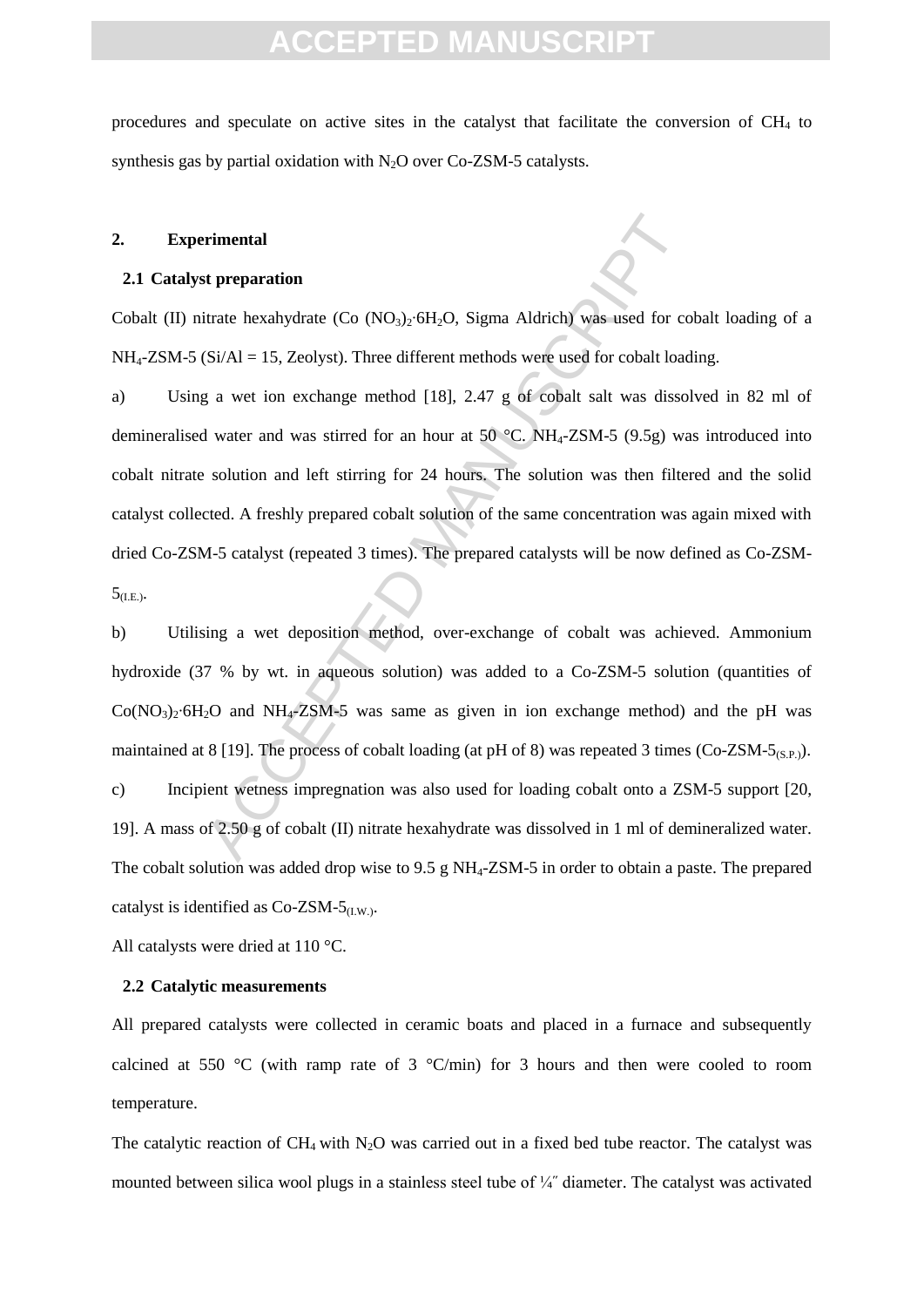of experimental data. Total reactant feed flow rate over the catalyst was<br>titions of 66 % He, 27 % CH<sub>4</sub>, 7 % N<sub>2</sub>O and 67 % He, 12 % CH<sub>4</sub>, 21 % 1-5<sub>0SP</sub>, catalyst. In addition a more dilute reactant feed stream (95 % H) in helium at 550  $\degree$ C in a carbolite tube furnace. The catalytic activity of the catalyst was measured on the basis of conversion of  $CH_4$  and N<sub>2</sub>O. Reactions were conducted at 1.01 bar and within the temperature range of 300 °C to 550 °C. All experiments were repeated at least once to verify the repeatability of experimental data. Total reactant feed flow rate over the catalyst was  $230 \text{ cm}^3/\text{min}$ . Feed compositions of 66 % He, 27 % CH<sub>4</sub>, 7 % N<sub>2</sub>O and 67 % He, 12 % CH<sub>4</sub>, 21 % N<sub>2</sub>O were reacted over Co-ZSM-5<sub>(S.P.</sub>) catalyst. In addition a more dilute reactant feed stream (95 % helium, 1 % CH<sub>4</sub>, and  $4\%$  N<sub>2</sub>O) was also studied over various catalysts. Analysis of the gaseous products was carried out on an online Varian 490-GC. A molecular sieve 5 A column quantified He,  $H_2$ ,  $O_2$ ,  $N_2$ ,  $CH_4$ , and CO, whereas Poraplot Q column was used for analysis of  $CO<sub>2</sub>$  and N<sub>2</sub>O.

#### **2.3 Catalyst characterization**

A Varian 715 ES unit was used for elemental analysis. The ex-situ X-ray photoelectron spectroscopy (XPS) of the prepared cobalt zeolite samples was carried in a ESCALAB250Xi unit (Thermo Scientific). Background vacuum was better than  $2\times10^{-9}$  mbar. Spectra were collected using monochromatic Al K α radiation (energy 1486.68 eV) with a spot size of 500 μm. A JEOL 2100La86 unit was used for energy dispersive X-ray spectrometer (EDS) analysis.

#### **3. Results and discussion**

Figure 1 shows the partial oxidation of CH<sub>4</sub> with N<sub>2</sub>O (CH<sub>4</sub>/N<sub>2</sub>O=4) over Co-ZSM-5<sub>(S.P.)</sub>. The concentration of  $CO_2$ ,  $CO$ , and  $H_2$  is plotted together with  $CH_4$  and N<sub>2</sub>O conversion, and N<sub>2</sub> production. We found that the reactivity of  $CH_4$  is closely linked with N<sub>2</sub>O. No further  $CH_4$ conversion was observed once  $N_2O$  consumption reached 100 %. The maximum transformation of CH<sub>4</sub> at 100 % N<sub>2</sub>O utilization was 10 %. The lowest temperature for measureable H<sub>2</sub> formation is 400  $\rm{°C}$  with its concentration steadily increasing with temperature and coincident with increasing CH<sub>4</sub> conversion. Note that we observed a significant increase in CO concentration at temperatures higher than 500 °C. The molar ratio of  $H_2$ /CO was approximately 2 at temperatures above 500 °C.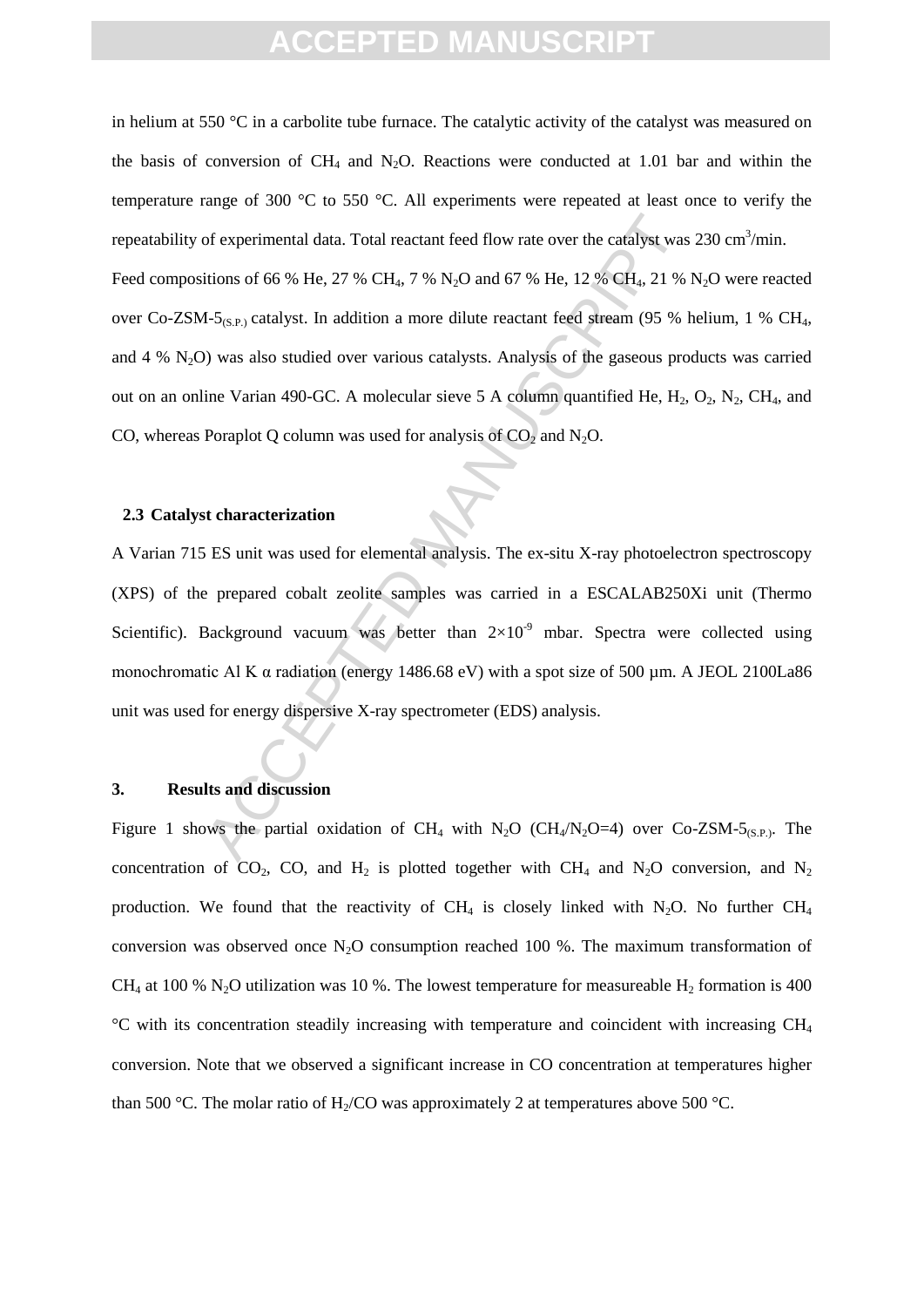

**Figure 1: Effect of temperature on CH<sup>4</sup> and N2O conversion; N<sup>2</sup> production; product distribution of CO2, CO, and H<sup>2</sup> over Co-ZSM-5(S.P.) . Feed flow rate: 230 cm<sup>3</sup> /min (CH4/N2O=4, approx. 66% helium in feed mixture); weight of catalyst: 250 mg.**



**Figure 2: Effect of temperature on CH<sup>4</sup> and N2O conversion, N<sup>2</sup> production, product distribution of CO2, CO, and H<sup>2</sup> over Co-ZSM-5(S.P.). Feed flow rate: 230 cm<sup>3</sup> /min (CH4/N2O=1/2, approx. 67% helium in feed mixture); weight of catalyst: 250 mg.**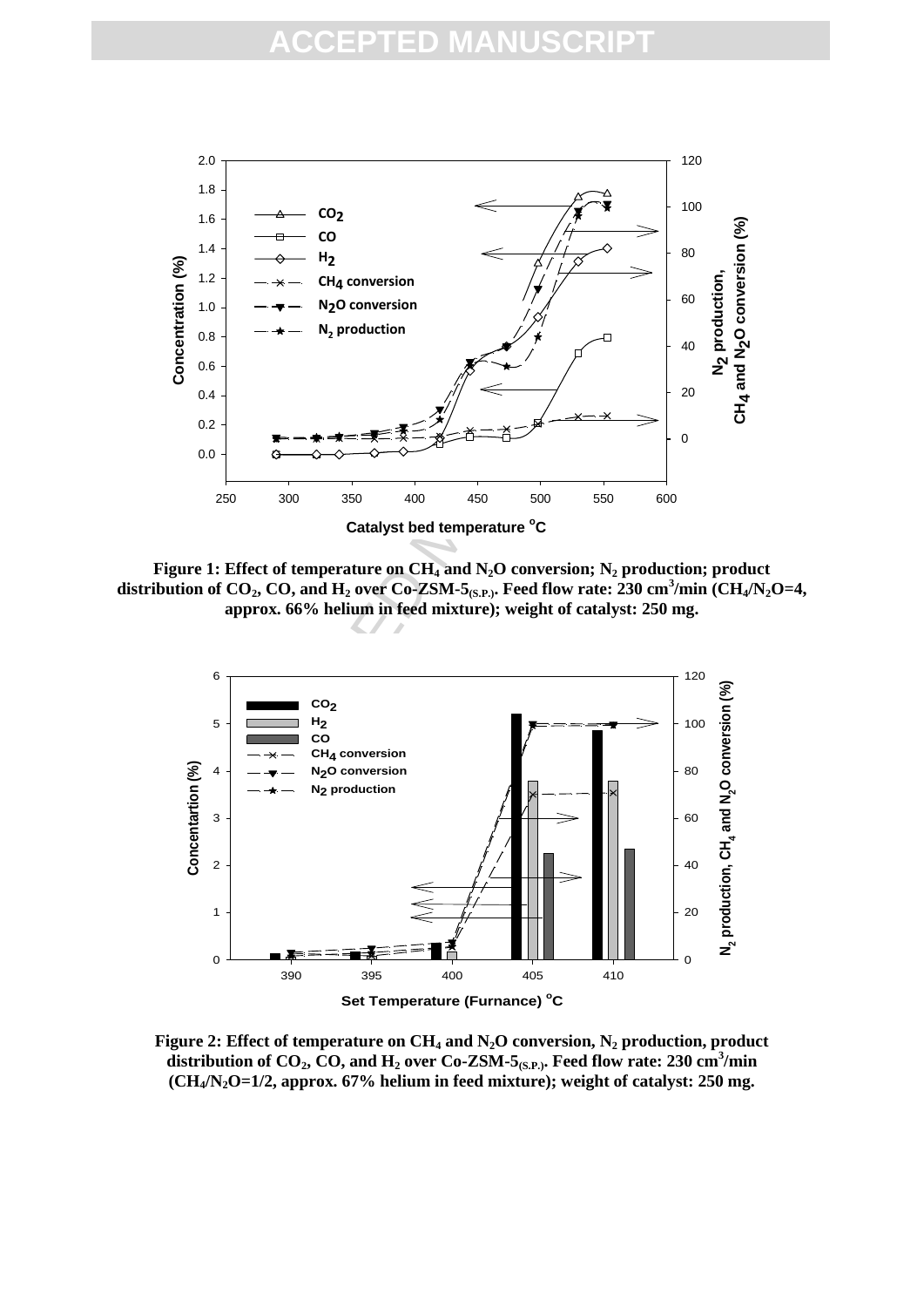higher concentration of synthesis gas in the product stream. The molar<br>tream remained at about 2. A "light off" conversion was observed at t<br>405 °C. This sharp increase in catalytic activity is due to the high concentrate Figure 2 shows the CH<sub>4</sub> and N<sub>2</sub>O (CH<sub>4</sub>/N<sub>2</sub>O=1/2) reaction over a narrow temperature range of 390 °C - 410 °C. The concentration of the diluent was maintained at constant level. The increase in  $N_2O$ concentration (21%) in the reactant feed lead to a subsequent increase in the  $CH<sub>4</sub>$  (70 %) conversion, resulting in a higher concentration of synthesis gas in the product stream. The molar ratio of  $H<sub>2</sub>/CO$  in the product stream remained at about 2. A "light off" conversion was observed at temperature range of 400 °C - 405 °C. This sharp increase in catalytic activity is due to the high concentration of N<sub>2</sub>O (21 %) in reactant feed. It is suggested that surface NO species are formed, which drastically increases the rate of reaction due to autocatalytic effects [21]. Indeed, the associated activation energy determined at low conversions (53 kJ/mol) is typical of heterogeneous catalysis. The apparent sluggish change in conversion prior to 400 °C is symptomatic of the absence of required thermally activated sites for the CH<sup>4</sup> oxidation. Negligible conversion of reactant feed was observed below 400 °C. Inside the reactor, the temperature of the catalyst jumped from 400 °C to 780 °C, when the furnace temperature was increased from 400 °C to 405 °C.

The sudden increase of temperature prompted us to investigate the stability of the catalyst (Co-ZSM- $5_{(S.P.)}$ ). The reaction was analysed at 410 °C (reactor furnace temperature) for 5 hours of continuous operation. The catalyst bed temperature was around 780 °C. After an initial drop in  $H_2$  and CO<sub>2</sub> yield and an increase in CO concentration, the activity was stable for 5 hours as shown in Figure 3.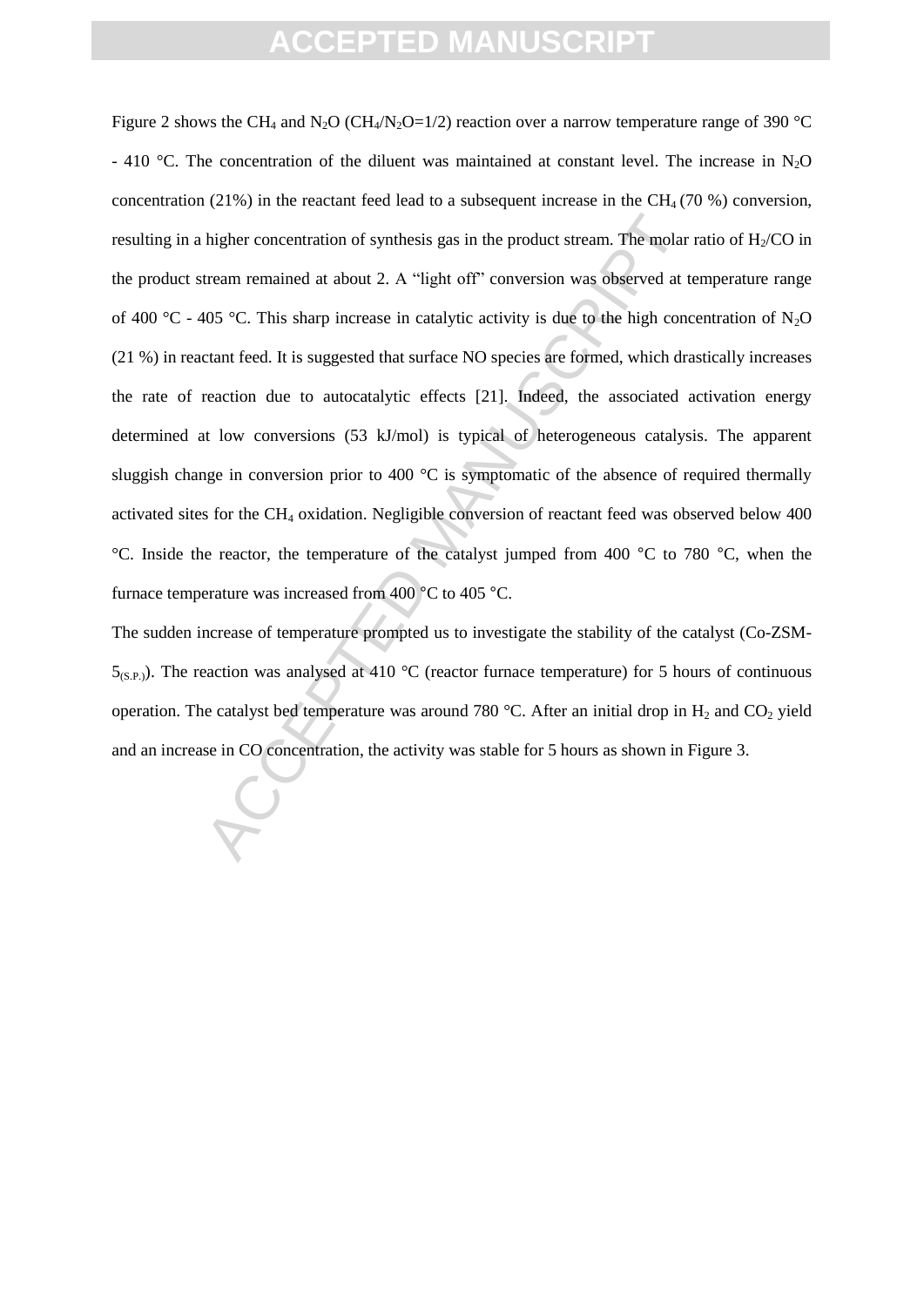

**Figure 3: The product distribution of CO2, CO, and H2 over Co-ZSM-5(S.P.) at time range of 0 - 5hrs. Feed flow rate: 230 cm<sup>3</sup> /min (CH4/N2O=1/2, approx. 67% helium in feed mixture); weight of catalyst: 250 mg.**

In order to study the effect of catalyst support and oxidant type, a feed composition of 1% CH<sub>4</sub>, 4 %  $N_2$ O, and 95% He (total reactant feed flow 230 cm<sup>3</sup>/min) was reacted over different catalyst as shown in Table 1. We found that only cobalt modified ZSM-5 was selective to  $H_2$  production. The increase of Si/Al ratio of ZSM-5 zeolite proportionally increases β sites [22]. We suggest that the cobalt β sites are more suitable for  $H_2$  formation due to significant variation in bond strength between the cobalt and exchange sites  $(\alpha, \beta, \text{ and } \gamma)$  [22]. At higher Si/Al ratio, the percent exchange of cations increases and is expected to improve selectivity [23, 24]. Under similar experimental conditions as shown in Table 1, the conversion of  $CH_4$  over Co-ZSM-5 (Si/Al = 140) catalyst was lower as compared to Co-ZSM- $5_{(S.P.)}$ , while giving a higher H<sub>2</sub> selectivity. For iron loaded at exchange sites of ZSM-5 support (different from wood et al Fe/Al-MFI catalyst), under the same conditions, the conversion was high but  $H_2$  was not detected. The Co-Al<sub>2</sub>O<sub>3</sub> was non selective to CO and  $H_2$  either. The activity of Co-ZSM-5<sub>(S.P.)</sub> decreased with using  $O_2$  instead of N<sub>2</sub>O and again no H<sub>2</sub> could be detected.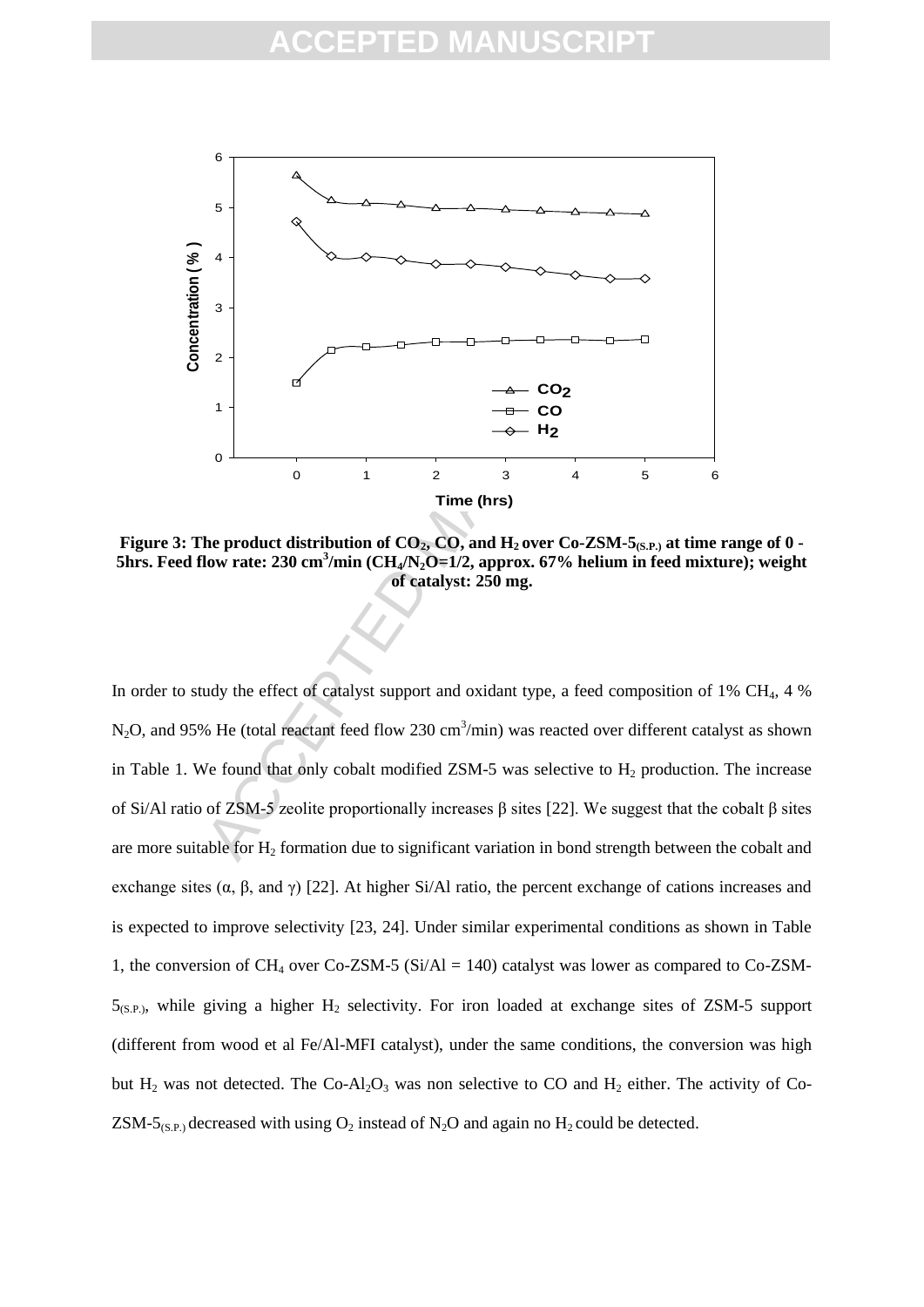| CH <sub>4</sub> conversion with N <sub>2</sub> O, and H <sub>2</sub> selectivity (CH <sub>4</sub> /N <sub>2</sub> O=1/4, approx. 95% helium in feed mixture; weight of |            |                    |                 |                   |            |                                                                                                    |            |                   |  |
|------------------------------------------------------------------------------------------------------------------------------------------------------------------------|------------|--------------------|-----------------|-------------------|------------|----------------------------------------------------------------------------------------------------|------------|-------------------|--|
|                                                                                                                                                                        |            |                    |                 | catalyst 250 mg)  |            |                                                                                                    |            |                   |  |
|                                                                                                                                                                        |            | $425^{\circ}$ C    |                 | 450°C             |            | 475°C                                                                                              |            | $500^{\circ}$ C   |  |
| Catalysts                                                                                                                                                              | $X$ $(\%)$ | $H_2$ sel. $(\% )$ | $X(\%)$         | $H_2$ sel. $(\%)$ | $X$ $(\%)$ | $H2$ sel. $(\%)$                                                                                   | $X$ $(\%)$ | $H_2$ sel. $(\%)$ |  |
| $Co-Al2O3$                                                                                                                                                             | 0.96       | $\boldsymbol{0}$   | 3.99            | $\boldsymbol{0}$  | 8.91       | $\overline{0}$                                                                                     | 12.4       | $\boldsymbol{0}$  |  |
| CoO                                                                                                                                                                    | 5.69       | $\boldsymbol{0}$   | 16.93           | $\boldsymbol{0}$  | 32.51      | $\boldsymbol{0}$                                                                                   | 50.30      | $\boldsymbol{0}$  |  |
| H-ZSM-5                                                                                                                                                                | 18.03      | $\boldsymbol{0}$   | 19.21           | $\boldsymbol{0}$  | 32.30      | $\boldsymbol{0}$                                                                                   | 76.56      | $\boldsymbol{0}$  |  |
| $Co-ZSM-5$                                                                                                                                                             | 11.86      | 23                 | 39.62           | 17                | 58.35      | 22                                                                                                 | 100        | 16                |  |
| $(Si/Al=140)$                                                                                                                                                          |            |                    |                 |                   |            |                                                                                                    |            |                   |  |
| Co-ZSM-5 $_{(LE)}$ 49.73                                                                                                                                               |            | $\mathbf{1}$       | 69.78           |                   | 100        | $\overline{4}$                                                                                     | 100        | $\boldsymbol{0}$  |  |
| Co-ZSM-5 $_{(S.P.)}$ 78.91                                                                                                                                             |            | 13                 | 100             |                   | 100        | $\boldsymbol{0}$                                                                                   | 100        | $\boldsymbol{0}$  |  |
| Co-ZSM-5 $_{(LW)}$ 69.0                                                                                                                                                |            | 14                 | 100             | $\overline{2}$    | 100        | $\boldsymbol{0}$                                                                                   | 100        | $\overline{0}$    |  |
|                                                                                                                                                                        |            | 300 °C             |                 | 325 °C            |            | 400 °C                                                                                             |            | 425 °C            |  |
| Fe-ZSM-5                                                                                                                                                               | 14         | $\overline{0}$     | $\overline{37}$ | $\overline{0}$    | 100        | $\overline{0}$                                                                                     | 100        | $\overline{0}$    |  |
| CH <sub>4</sub> conversion with $O_2$ , and H <sub>2</sub> selectivity (CH <sub>4</sub> /O <sub>2</sub> =1/3, approx. 95% helium in feed mixture)                      |            |                    |                 |                   |            |                                                                                                    |            |                   |  |
|                                                                                                                                                                        |            | $425^{\circ}$ C    |                 | $450^{\circ}$ C   |            | 475°C                                                                                              |            | $500^{\circ}$ C   |  |
| Co-ZSM-5 $(S.P.)$ 0.37                                                                                                                                                 |            | $\boldsymbol{0}$   | 0.23            | $\overline{0}$    | 1.38       | $\boldsymbol{0}$                                                                                   | 1.70       | $\overline{0}$    |  |
| $H_2$ selectivity = -                                                                                                                                                  |            | $ppm$ of $H2/2$    |                 |                   |            | $\times$ 100 : ppm of CH <sub>4</sub> converted = ppm CH <sub>4</sub> in - ppm CH <sub>4</sub> out |            |                   |  |

### **Table 1: Activity data of CH<sup>4</sup> and H<sup>2</sup> selectivity**

 $H_2$  selectivity =  $\overline{ppm}$  of CH<sub>4</sub> converted

In Table 2, we compiled the physical, chemical characterisation and activity data for the cobalt catalysts. The micropore volume and external surface area of the support (H-ZSM-5; after calcination) decreased and increased respectively with cobalt loading. Ion exchange (I.E.) increased the external surface area as compared to cobalt deposition by precipitation (S.P.) and incipient wetness (I.W.). The external specific surface area was increased during the exchange process, suggesting a reduction in the particle size.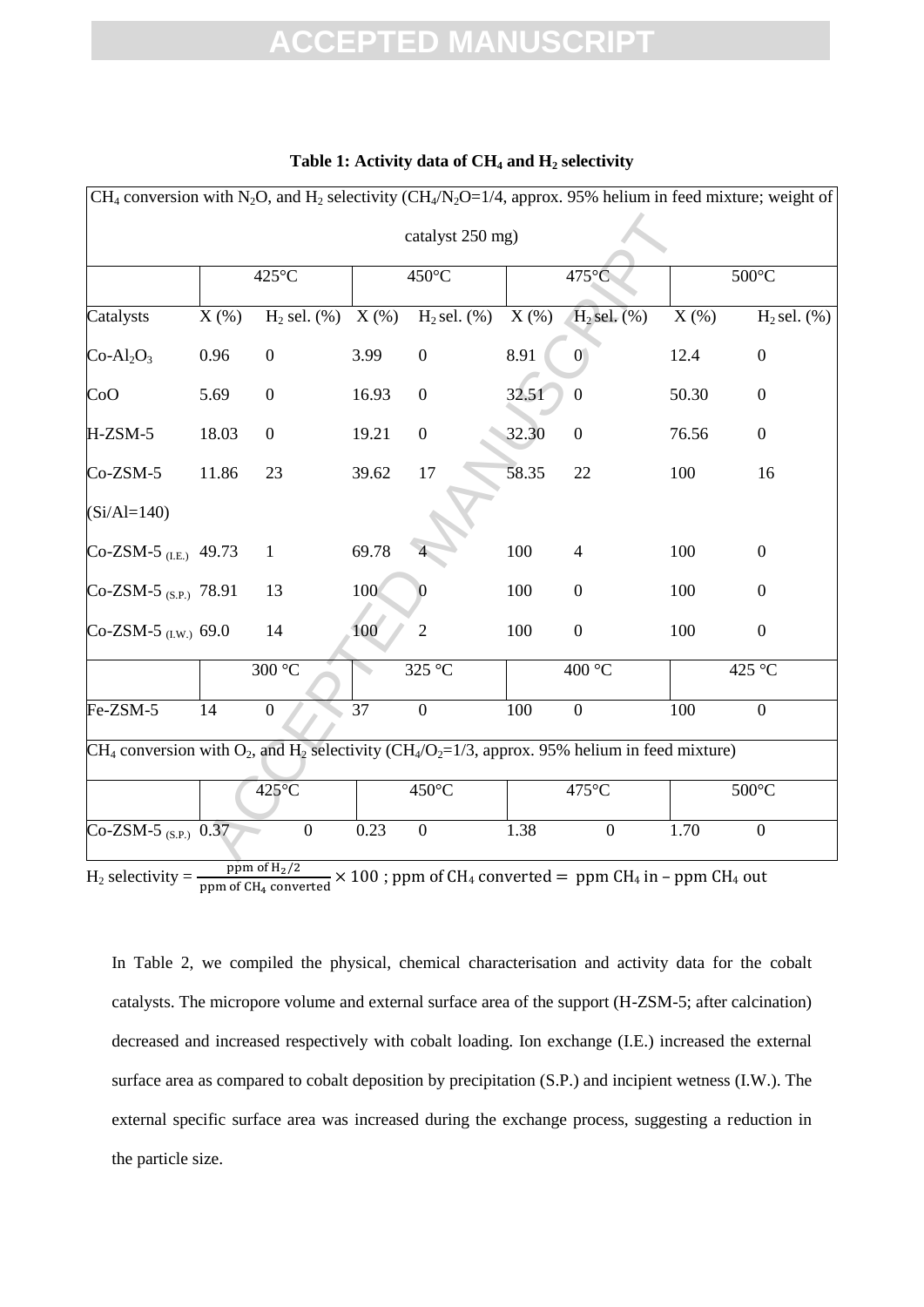### FPTFD MANUS



**Figure 4: XPS spectra of Co2p region for the Co-ZSM-5 (I.W.) , Co-ZSM-5 (S.P.) , and Co-ZSM-5 (I.E.) catalysts.**

X-ray photo electron spectroscopy (XPS) analysis confirmed the presence of different cobalt species (Figure 4). In accordance with published literature, the binding energy at 782.0 eV is assigned to  $Co^{2+}$ at charge compensation sites, whereas binding energies for CoO,  $Co<sub>3</sub>O<sub>4</sub>$ , and  $Co(OH)O$  are found at 780.1 eV, 779.6 eV, and 780.0 eV respectively [25-29]. Cobalt on ZSM-5 support can be paramagnetic. The peaks found at a binding energy of 785 eV and 790 eV corresponds to shakeup peaks [29]. The peaks attributed to cobalt oxide and cobalt (III) hydroxide were not observed on Co- $ZSM-5$ <sub>(I.E.)</sub>.

At 70 % CH<sub>4</sub> conversion, the H<sub>2</sub> yield (mol/min) per mol of Co (turn over frequency) was highest for Co-ZSM-5<sub>(I.E.</sub>) as shown in Table 2 (experimental conditions; molar ratio of CH<sub>4</sub>/N<sub>2</sub>O = 1/2, 67% helium diluent), suggesting  $Co^{2+}$  as preferred active sites for H<sub>2</sub> formation. Cobalt in ZSM-5<sub>(I.E.)</sub> catalyst occurs in the form of ion exchanged  $Co^{2+}$ , while over exchange of cobalt in Co-ZSM-5<sub>(S.P.)</sub> and  $Co-ZSM-5<sub>(LW)</sub>$  results in the formation of additional cobalt oxide species. Cobalt oxide species on the surface of Co-ZSM-5<sub>(S.P.)</sub> and Co-ZSM-5<sub>(I.W.)</sub> are suggested to be inactive for H<sub>2</sub> production and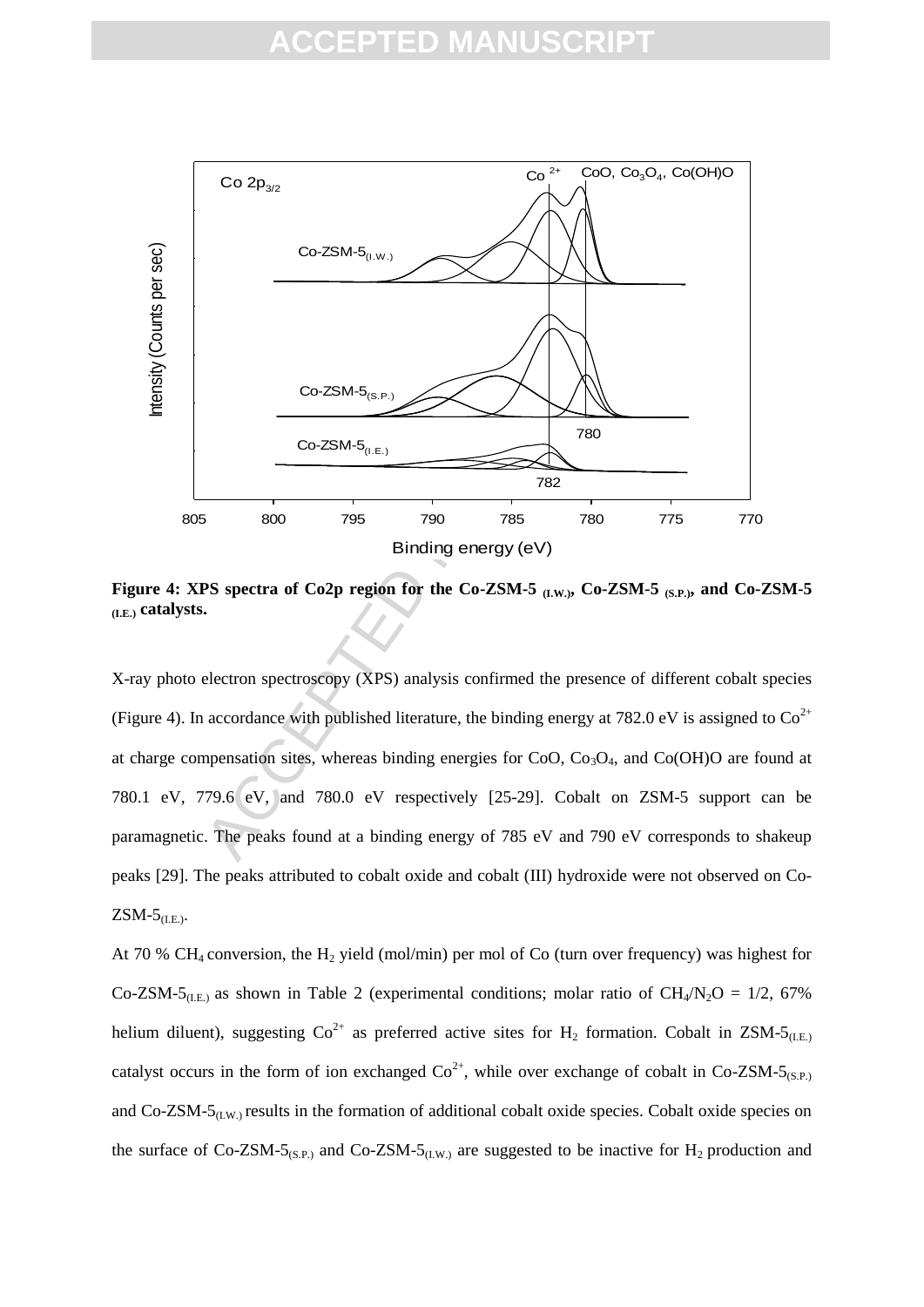thus  $H_2$  (mol/min) formation per mol of cobalt sites is lower as compared to Co-ZSM-5<sub>(I.E.</sub>). The inactivity of the extended cobalt oxides species for  $H_2$  formation is inferred from the inactivity of cobalt oxide (CoO) and cobalt on  $\gamma$ -Al<sub>2</sub>O<sub>3</sub> as shown in Table 1. The Co-ZSM-5<sub>(I.W.)</sub> has the lowest H<sub>2</sub> to cobalt ratio due to presence of larger concentration of cobalt oxide species as inferred from XPS analysis. Overall, the number of mol of isolated  $Co<sup>2+</sup>$  exchanged sites is higher in both over exchanged catalysts and therefore a higher  $H_2$  yield was observed as compared to Co-ZSM-5<sub>(I.E.)</sub>. Spot analysis (EDS) of cobalt and aluminium at different locations of  $Co-ZSM-5_{(S.P.)}$  had different ratios of cobalt to aluminium and was in range of 0.95 – 22, suggesting the presence of different cobalt species.

**Table 2:** Characteristics of different cobalt catalysts on H-ZSM-5 support

|                                 |                                      |                   |                  |                                     | to cobalt ratio due to presence of larger concentration of cobalt oxide species as inferred from XPS                 |                        |            |  |  |
|---------------------------------|--------------------------------------|-------------------|------------------|-------------------------------------|----------------------------------------------------------------------------------------------------------------------|------------------------|------------|--|--|
|                                 |                                      |                   |                  |                                     | analysis. Overall, the number of mol of isolated $\text{Co}^{2+}$ exchanged sites is higher in both over             |                        |            |  |  |
|                                 |                                      |                   |                  |                                     | exchanged catalysts and therefore a higher $H_2$ yield was observed as compared to Co-ZSM-5 <sub>(I.E.)</sub> . Spot |                        |            |  |  |
|                                 |                                      |                   |                  |                                     | analysis (EDS) of cobalt and aluminium at different locations of $Co-ZSM-5_{(S,P)}$ had different ratios of          |                        |            |  |  |
|                                 |                                      |                   |                  |                                     | cobalt to aluminium and was in range of $0.95 - 22$ , suggesting the presence of different cobalt species.           |                        |            |  |  |
|                                 |                                      |                   |                  |                                     |                                                                                                                      |                        |            |  |  |
|                                 |                                      |                   |                  |                                     | Table 2: Characteristics of different cobalt catalysts on H-ZSM-5 support                                            |                        |            |  |  |
| Catalysts                       | $Co$ (wt.                            | Methane           | Co/Al            | micro pore                          | external surface                                                                                                     | H <sub>2</sub> /Cobalt | $H2$ yield |  |  |
|                                 | $%$ )                                | Conversion (molar |                  | volume                              | area $\text{cm}^2\text{/g}$ )                                                                                        | $\text{min}^{-1}$      |            |  |  |
|                                 |                                      | $(\%)$            | ratio)           | $\text{cm}^3\text{/g}$              |                                                                                                                      | (mol/mol·min)          |            |  |  |
| $Co-ZSM-5$ <sub>(S.P)</sub> 4.2 |                                      | 70                | $\overline{0.8}$ | 0.108                               | 100                                                                                                                  | 2.20                   | 18         |  |  |
| Co-ZSM-5 $(LW)$ 4.5             |                                      | 70                | 0.9              | 0.107                               | 96.5                                                                                                                 | 1.95                   | 15         |  |  |
| $Co-ZSM-5$ <sub>(LE)</sub> 0.78 |                                      | 70                | 0.2              | 0.108                               | 112                                                                                                                  | 7.41                   | 11         |  |  |
| $H-ZSM-5$ (support) -           |                                      |                   |                  | 0.135                               | 65.5                                                                                                                 |                        |            |  |  |
|                                 |                                      |                   |                  | Carbon balance of Figure 1at 450 °C |                                                                                                                      |                        |            |  |  |
| $CH4$ in                        | $CH4$ out                            | CO <sub>2</sub>   | $\rm CO$         |                                     | Sum of CH <sub>4</sub> out, CO <sub>2</sub> , and CO                                                                 | <b>Balance</b>         |            |  |  |
| 26.15 %                         | 25.97 %                              | 0.65%             | 0.11 %           |                                     | $26.08\%$                                                                                                            | 99 %                   |            |  |  |
|                                 | Carbon balance of Figure 2 at 405 °C |                   |                  |                                     |                                                                                                                      |                        |            |  |  |
| 11.51 %                         | 3.37 %                               | 5.19%             | 2.30 %           |                                     | 10.87%                                                                                                               | 94 %                   |            |  |  |

#### **4. Conclusion**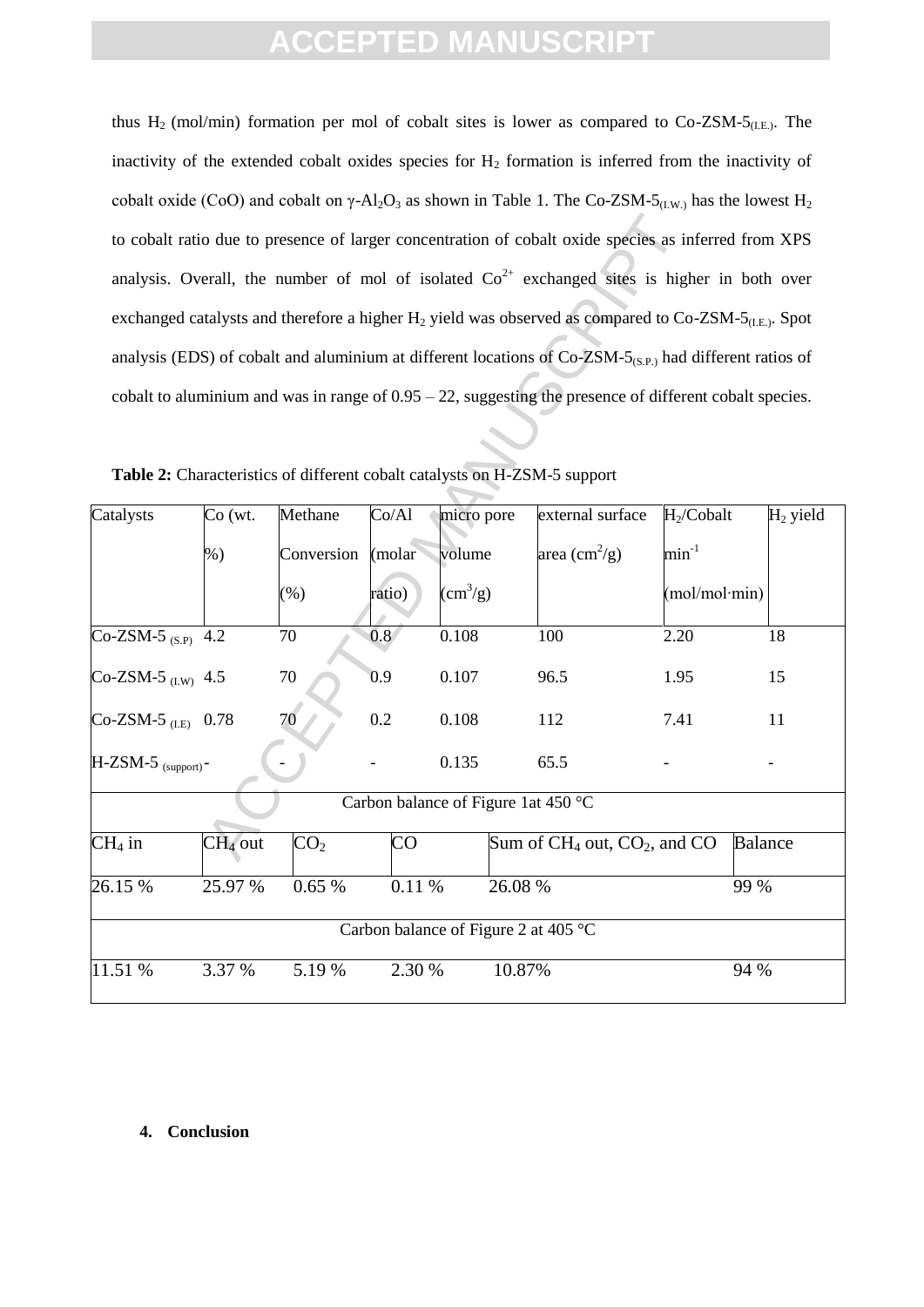gas). The temperature required for H<sub>2</sub> production is at least 400 °C. 1<br>
enhanced by reducing the ratio of CH<sub>4</sub> to N<sub>2</sub>O. Cobalt cations located<br>
ested to be the sites active in synthesis gas production.<br> **ennent**<br>
ackno In this study we report that, synthesis gas can be produced via the catalytic partial oxidation of  $CH<sub>4</sub>$ over Co-ZSM-5 using N<sub>2</sub>O as oxidant. Based on laboratory reactor data and corresponding XPS analysis, it can be inferred that only cobalt-modified ZSM-5 catalyse the direct conversion of  $CH<sub>4</sub>$  to H<sub>2</sub> (synthesis gas). The temperature required for H<sub>2</sub> production is at least 400 °C. The concentration of  $H_2$  can be enhanced by reducing the ratio of  $CH_4$  to N<sub>2</sub>O. Cobalt cations located in ion exchange sites are suggested to be the sites active in synthesis gas production.

#### **Acknowledgement**

The authors acknowledge the financial support provided through the University of Newcastle

International Postgraduate Research Scholarships (UNIPRS) and University of Newcastle Research

Scholarship Central (UNRSC) for this research.

### **References**

[1] M.Kavanaugh, Atmospheric Enviroment, 21 (1987 ) 463-468.

[2] T.Machida, T.Nakazawa, M.Tanaka, Y.Fujii, S.Aoki, O.Watanabe, in: in: Proceeding of the international symposium in global cycles of atmospheric greenhouse gases, Sendai, Japan, 1994, pp. 113-116.

[3] e.a.E. J.T.Houghton, in: Climate change 2001, the scientific basis.Contribution of the working group ! to the third assessmnet report of the IPCC, Cambridge, 2001.

[4] J.R.Anderson, Applied Catalysis 47 (1989) 177-196.

[5] L. Donner, V. Ramanathan, Journal of the Atmospheric Sciences, 37 (1980) 119-124.

[6] V. Ramanathan, R.J. Cicerone, H.B. Singh, J.T. Kiehl, Journal of Geophysical Research, 90 (1985) 5547-5566.

[7] S.-J. Lee, I.-S. Ryu, B.-M. Kim, S.-H. Moon, International Journal of Greenhouse Gas Control, 5 (2011) 167-176.

[8] G.I. Panov, K.A. Dubkov, E.V. Starokon, Catal. Today, 117 (2006) 148-155.

[9] B.R. Wood, J.A. Reimer, A.T. Bell, M.T. Janicke, K.C. Ott, Journal of Catalysis, 225 (2004) 300-306.

[10] A. Shimizu, K. Tanaka, M. Fujimori, Chemosphere - Global Change Science, 2 (2000) 425-434.

[11] H. Liander, Transactions of the Faraday Society, 25 (1929) 462-472.

[12] S.C. Tsang, J.B. Claridge, M.L.H. Green, Catal. Today, 23 (1995) 3-15.

[13] R. Lødeng, E. Bjørgum, B.C. Enger, J.L. Eilertsen, A. Holmen, B. Krogh, M. Rønnekleiv, E. Rytter, Applied Catalysis A: General, 333 (2007) 11-23.

[14] D.A. Hickman, L.D. Schmidt, J. Catal., 138 (1992) 267-282.

[15] B.C. Enger, R. Lødeng, A. Holmen, J. Catal., 262 (2009) 188-198.

[16] M. Rivallan, G. Ricchiardi, S. Bordiga, A. Zecchina, J. Catal., 264 (2009) 104-116.

[17] B.M. Abu-Zied, W. Schwieger, A. Unger, Applied Catalysis B: Environmental, 84 (2008) 277-288.

[18] X. Zhang, Q. Shen, C. He, C. Ma, J. Cheng, Z. Liu, Z. Hao, Catalysis Science & Technology, 2 (2012) 1249-1258.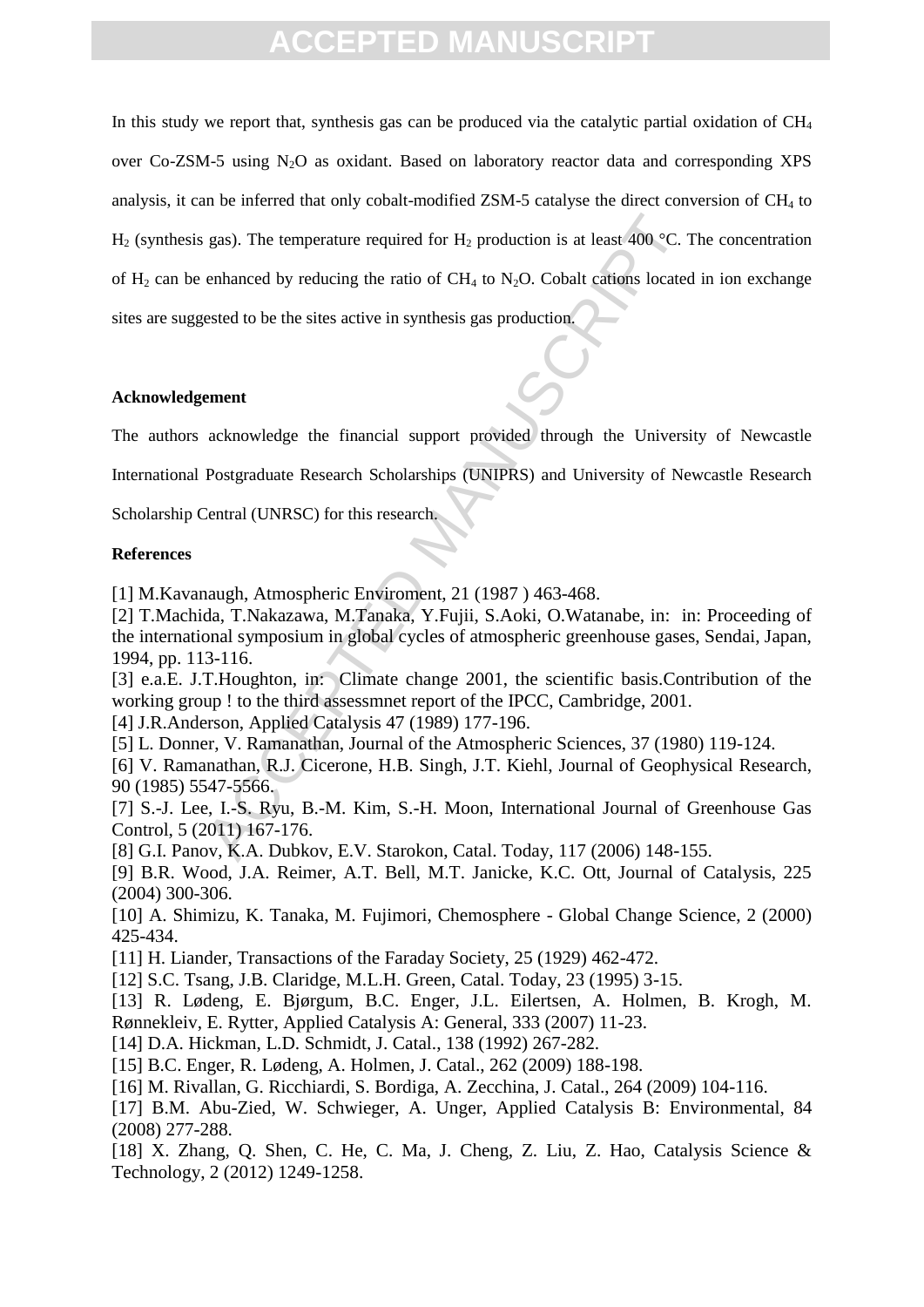[19] P.J. Smeets, Q. Meng, S. Corthals, H. Leeman, R.A. Schoonheydt, Applied Catalysis B: Environmental, 84 (2008) 505-513.

[20] O. Shen, L. Li, C. He, X. Zhang, Z. Hao, Z. Xu, Asia-Pacific Journal of Chemical Engineering, (2011) n/a-n/a.

[21] C. Sang, C.F. Lund, Catal. Lett., 70 (2000) 165-173.

[22] L. Drozdová, R. Prins, J. Dědeček, Z. Sobalík, B. Wichterlová, The Journal of Physical Chemistry B, 106 (2002) 2240-2248.

[23] T. Montanari, M. Bevilacqua, C. Resini, G. Busca, R. Pirone, G. Ruoppolo, J. Porous Mater., 14 (2007) 291-297.

[24] Z. Nawaz, S. Qing, G. Jixian, X. Tang, F. Wei, Journal of Industrial and Engineering Chemistry, 16 (2010) 57-62.

[25] R.S. da Cruz, A.J.S. Mascarenhas, H.M.C. Andrade, Applied Catalysis B: Environmental, 18 (1998) 223-231.

[26] C.V. Schenck, J.G. Dillard, J.W. Murray, Journal of Colloid And Interface Science, 95 (1983) 398-409.

[27] B.J. Tan, K.J. Klabunde, P.M.A. Sherwood, Journal of the American Chemical Society, 113 (1991) 855-861.

[28] G. Mattogno, C. Ferragina, M.A. Massucci, P. Patrono, A. La Ginestra, Journal of Electron Spectroscopy and Related Phenomena, 46 (1988) 285-295.

[29] T. Sun, M.L. Trudeau, J.Y. Ying, The Journal of Physical Chemistry, 100 (1996) 13662- 13666.

, e., a. r. zam., catam. zam., catam. zam.<br>
2dová, R. Prins, J. Dèdeček, Z. Sobalík, B. Wichterlová, The Jou<br>
1, 106 (2002) 2240-2248.<br>
1, 106 (2002) 2240-2248.<br>
1, 106 (2002) 2240-2248.<br>
2007) 291-297.<br>
2, 2007) 291-297.<br>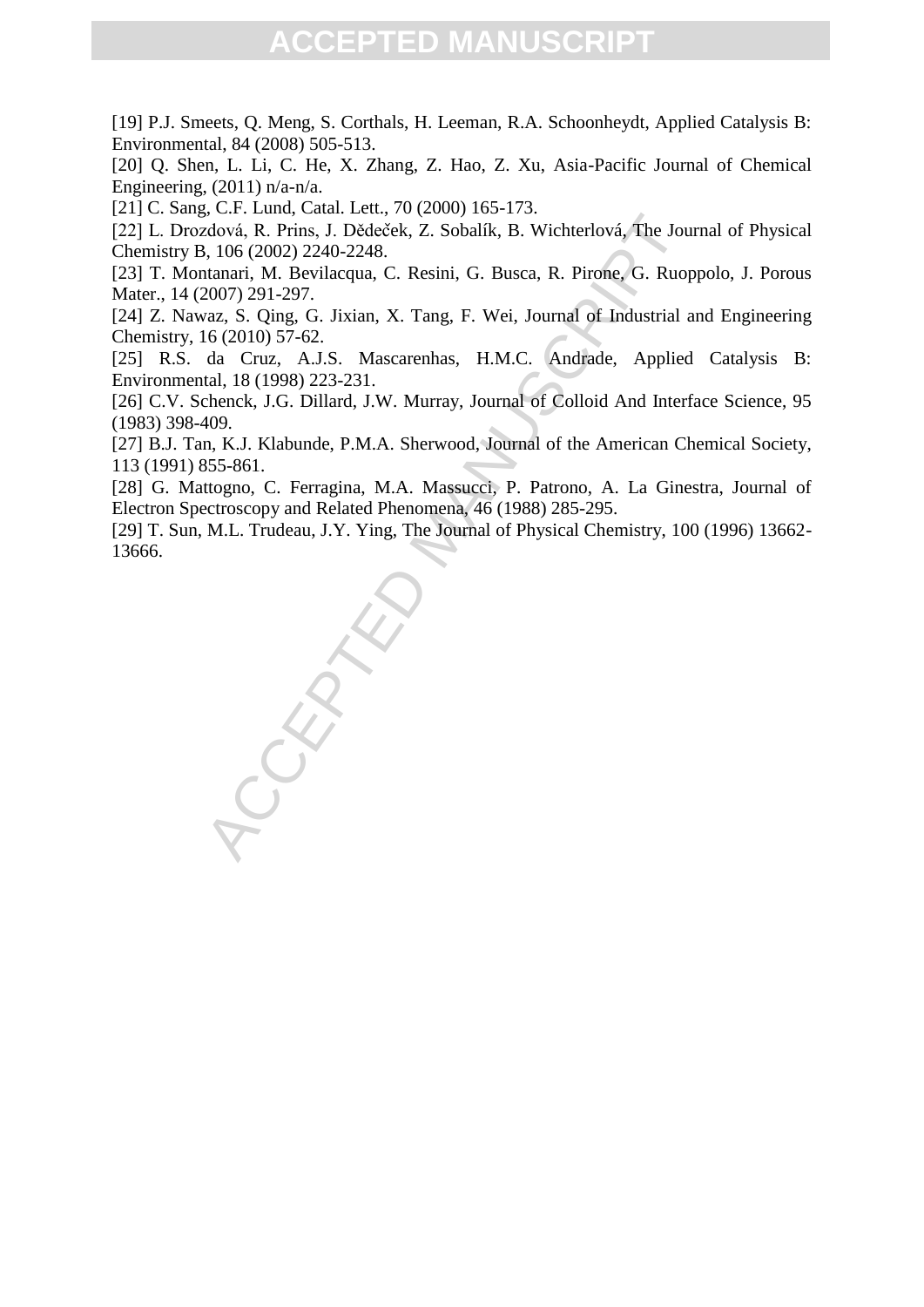**Figure 1:** Effect of temperature on  $CH_4$  and  $N_2O$  conversion;  $N_2$  production; product distribution of CO<sub>2</sub>, CO, and H<sub>2</sub> over Co-ZSM-5<sub>(S.P.)</sub>. Feed flow rate: 230 cm<sup>3</sup>/min  $(CH<sub>4</sub>/N<sub>2</sub>O=4,$  approx. 66% helium in feed mixture); weight of catalyst: 0.250 g.

**Figure 2:** Effect of temperature on  $CH_4$  and  $N_2O$  conversion,  $N_2$  production, product distribution of CO<sub>2</sub>, CO, and H<sub>2</sub> over Co-ZSM-5<sub>(S.P.)</sub>. Feed flow rate: 230 cm<sup>3</sup>/min  $(CH<sub>4</sub>/N<sub>2</sub>O=1/2,$  approx. 67% helium in feed mixture); weight of catalyst: 0.250 g.

**Figure 3:** The product distribution of  $CO_2$ ,  $CO$ , and  $H_2$  over  $Co-ZSM-5(S.P.)$  at time range of 0 - 5hrs. Feed flow rate: 230 cm<sup>3</sup>/min (CH<sub>4</sub>/N<sub>2</sub>O=1/2, approx. 67% helium in feed mixture); weight of catalyst: 250 mg.

Figure 4: XPS spectra of Co2p region for the Co-ZSM-5 <sub>(I.W.)</sub>, Co-ZSM-5 <sub>(S.P.)</sub>, and Co-ZSM- $5$  (I.E.) catalysts.

**CEPTED**